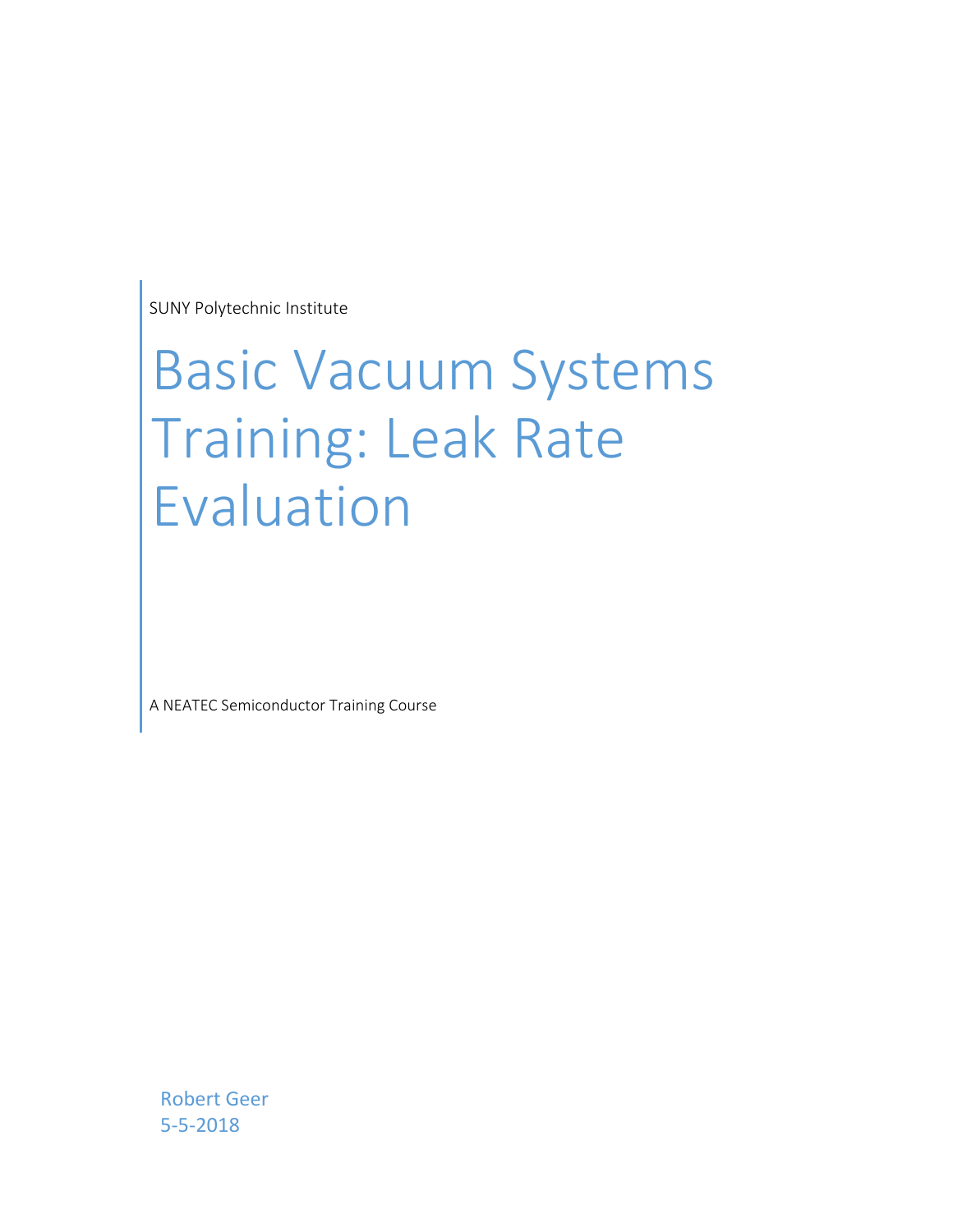#### **Basic Vacuum Systems Exercise #3 – Vacuum System Leaks (Real and Virtual)**

**Introduction**: Vacuum systems are designed to perform a specific process or series of tasks at reduced pressure levels. In a manufacturing environment, a vacuum processing system must be able to reach the desired vacuum level consistently within a reasonable and repeatable timeframe. Leaks in the system due to defects in connectors, piping, or other physical damage are known as real leaks, since they have a physical source. Virtual leaks are those that are instead due to causes such as system contamination from water or other vapors, outgassing of materials used in the process, trapped air particles in fittings or components, or others. A pumpdown curve from the system taken under normal conditions is a useful reference in troubleshooting leak problems, since it reflects the volume, pumping speed and pressure levels of the vacuum system. In addition, this exercise will examine an effective leak rate for the system.

The old saying goes "Nature abhors a vacuum". All vacuum systems will have some degree of leaks, be they real or virtual. Aging of seals, pumps that require rebuilding over time, contamination, and other factors will contribute to these, and at best, the designer can compensate for these leaks by sizing the components appropriately and ensuring that proper materials are used in the construction of the system. Leak rates provide a method to further characterize the system and a leak rate curve can also be used as a diagnostic tool. One method to characterize the leak rate is to use the rate of rise pressure test, which can be easily performed by use of an isolation valve. The system is pumped down to its operating pressure and the isolation valve is closed off, leaving the system without additional pumping. The pressure rate of rise vs. time curve under normal conditions can be compared to that found in a defective system. Typically, rates of rise in systems with real leaks tend to be more linear than those encountered in systems with virtual leaks.

**Goal of Activity**: In this exercise, (**Procedures 1-3**) the **pumpdown curve** and the **rate of rise** curve for the basic vacuum system assembled in Exercise 2 is acquired to characterize the system by determining the effective pumpdown speed and the effective system leak rate. In **Procedures 4-5** the **pumpdown** and **rate of rise** curves are re-acquired following the introduction of a virtual leak within the basic vacuum system to illustrate the effects on system performance.

**Notes on Following the System Pumpdown and Rates of Rise Procedures**: The system pumpdown and characterization procedures are designed for a two-person team consisting of a **'reader'** and a **'worker'**. The **'reader'** is tasked with reading the procedure and directing the **'worker'** in the completing tasks. The **'worker'** is tasked with following the **'reader'** instructions and providing feedback as to completion of each procedure. Tasks to be completed by the team for this exercise are shown in **red bolded font.** The remaining text provides additional details for the assigned tasks. **Teams should read through the Procedure text prior to beginning the activity. The roles of 'reader' and 'worker' should alternate between exercises.**

**Vacuum System Leaks Parts List:** The parts for the **System Pumpdown and Characterization** exercise are shown in Figure 1 below. Each part is identified by an 'Item #' in a blue circle per Fig. 1 in Table 1 below.

**Task 1 – Parts Checklist: Using the information in Figure 1 and Table 1, below, confirm the presence of each part required for the exercise by checking the appropriate box in the 'Checklist' column in Table 1.**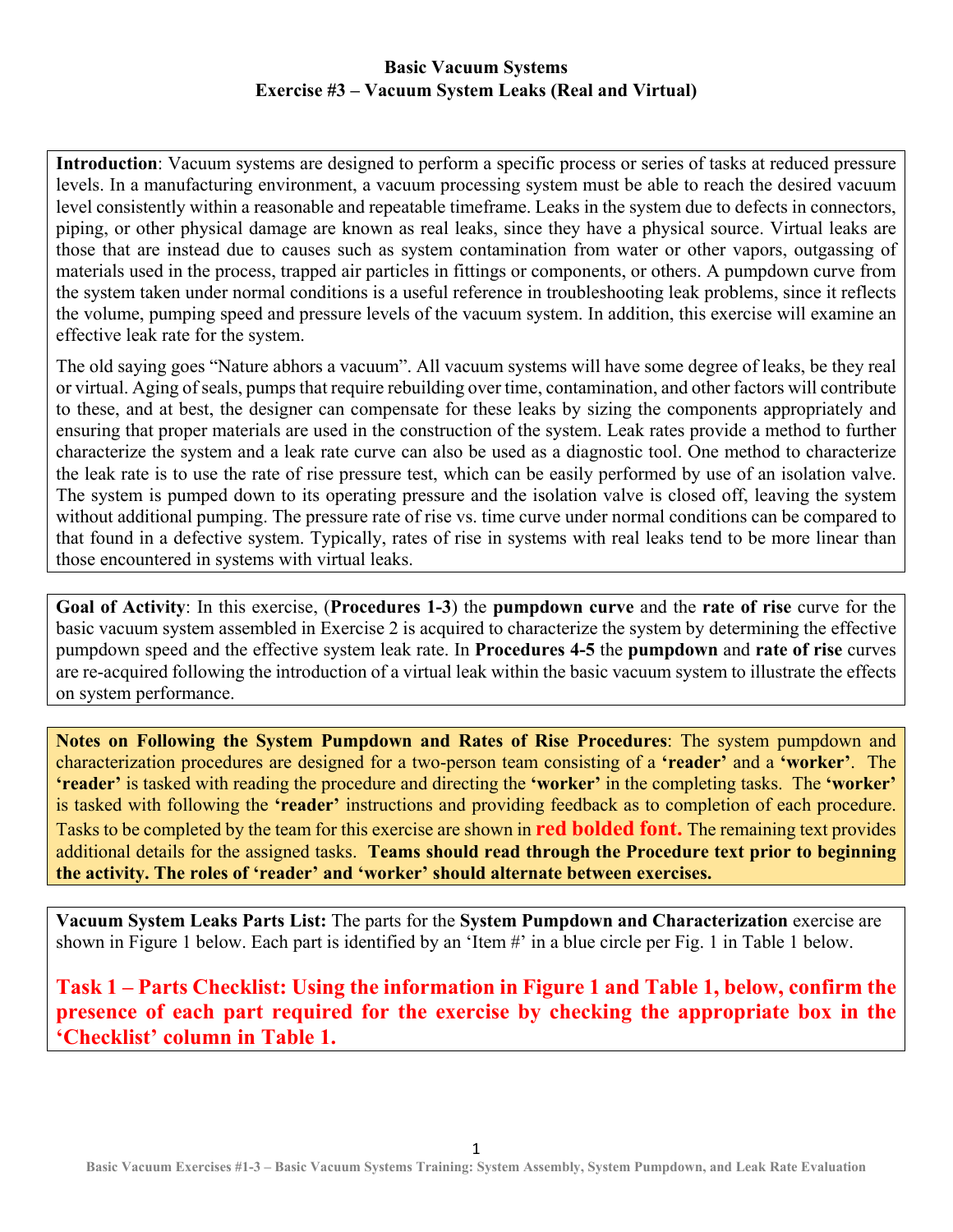| Item $#$ (per Figs. 1) | <b>Otv</b> | TWOTS IT TWOMMILD TOWNILL LOWING I WING LIFT WITH CHOOKING<br><b>Checklist</b> | <b>Description</b>                                        |  |  |  |
|------------------------|------------|--------------------------------------------------------------------------------|-----------------------------------------------------------|--|--|--|
|                        |            |                                                                                | Basic Vacuum System (previously assembled) with KJLC 275i |  |  |  |
|                        |            |                                                                                | pressure sensor installed                                 |  |  |  |
|                        |            |                                                                                | KJLC 275i Power Cord & Voltage readout wiring             |  |  |  |
|                        |            |                                                                                | Vernier DVP-BTA Differential Voltage Probe                |  |  |  |
|                        |            |                                                                                | LabQuest Data Acquisition System                          |  |  |  |
|                        |            |                                                                                | LabQuest Data Acquisition System AC power adapter         |  |  |  |
|                        |            |                                                                                | Liquid application bottle (water)                         |  |  |  |

Table 1. Vacuum System Leaks Parts List and Checklist



*Figure 1 – Parts for System Pumpdown Exercise. Blue circles denote part numbers for checklist*

**Notes on Basic Vacuum System (previously assembled) with KJLC 275i pressure sensor installed:** It is presumed that the Basic Vacuum System used for this Exercise has been fully assembled and used for Exercises 1 and 2. It is also assumed that the KLJ 275i pressure sensor remains installed and connected to the appropriate power supply and data acquisition system. If that is not the case consult Exercises 1 and 2 to assemble system and prepare for system pumpdown and data acquisition.

**Notes on LabQuest Data Acquisition System:** The Vernier LabQuest is a data acquisition, plotting and recording device. It is used to acquire, display, and record pumpdown data for this exercise. The LabQuest utilizes the DC output voltage from the KLJ 275i pressure sensor. Each LabQuest unit has been calibrated to correspond to the digital readout of the KJL 275i to within 10%. If discrepancies between the digital readout of the KLJ 275i and the LabQuest exceed 20% contact your instructor.

**Notes on 'Physical Leaks':** All vacuum systems have some degree of intrinsic physical leaks. (Obviously, this applies to the Basic Vacuum System assembled and characterized in Exercises 1 and 2.) Typically, vacuum systems are designed such that the fittings used and the pumps employed maintain the appropriate purity and pressure of the system for application requirements given a baseline leak rate. Increased physical leak rates are almost always undesirable even if a given pumping system has sufficient pumping capacity to overcome the leak and achieve the required base pressure. For example, leaks in low pressure systems may introduce other gases that contaminate a process. Consequently, physical leaks in a vacuum system almost always require some level of intervention.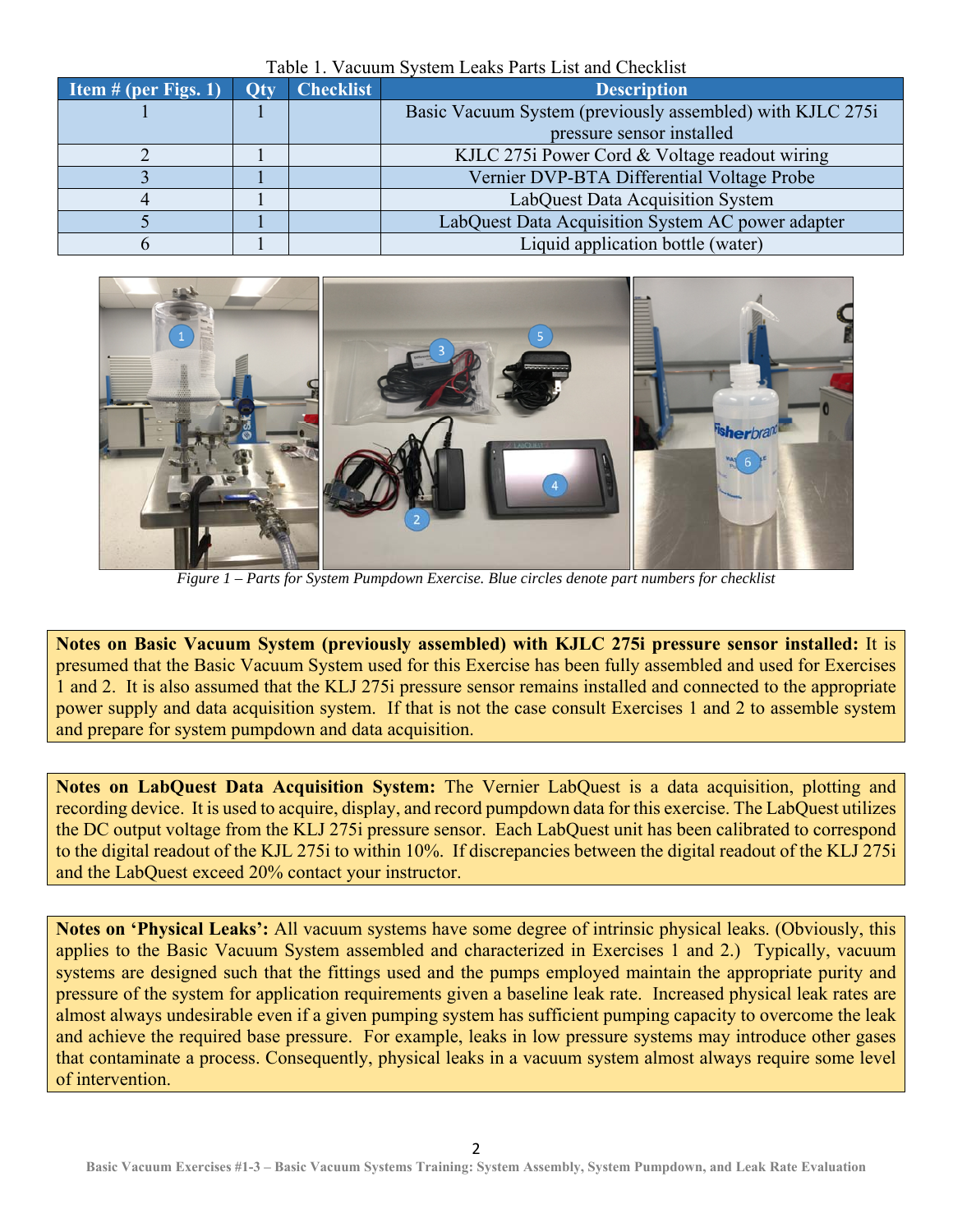## **Procedure 1 – Preparation of Vacuum System for Pumpdown**

**(Note: If the KLJ 275i pressure sensor and the LabQuest Data Acquisition System have been previously connected and configured, skip Task 1 and move to Task 2.)** 

**Task 1. Connection of KLJ 275i pressure sensor and LabQuest Data Acquisition System:**  Gather the components shown in Figure 1. Follow the steps below:

1. Connect the 9 pin power supply cable to the KJL 275 pressure sensor (do not tighten screws from 9-pin connector to the KJL 275i sensor).

2. Connect the Vernier DVP-BTA Differential Voltage Probe clip leads to the red and black leads from the 9 pin power supply cable, following the color coding on both sets of leads.

3. Plug the Differential Voltage Probe into the Channel 1 jack on the side of the LabQuest (see Fig. 2).

4. Turn on the LabQuest by pressing the power button. The Voltage Probe will be recognized and a Channel 1 Potential will be displayed.

5. Plug the 9 pin power supply adaptor into a 120VAC wall outlet. The KJL 275 digital display should light and display pressure of approximately 760 Torr after a few seconds. The LabQuest display (if used) should indicate approximately  $3.90 \text{ V } (+/-10\%)$ . See Fig. 3 below.

## **Task 2 Prepare LabQuest for data acquisition.**

#### **Load 'pumpdown' data acquisition file on LabQuest and prepare for data acquisition**.

- Using the stylus included with the LabQuest unit tap the 'File' menu (see Fig. 4).
- Tap on 'Open' to access the file list (see Fig. 5).
- Tap on 'pumpdown.qmbl'. The file name will become highlighted in gray (see Fig. 6).
- Tap the 'Open' button on the lower right hand corner of the screen to load the data acquisition file. Notice that at the left side of the LabQuest display the 'Rate' now reads '2 samples/s' and the 'Duration' reads '600.0 s' (Fig. 7).
- Tap the graph  $\cdot$   $\cdot$  icon on the upper right hand corner of the LabQuest screen to go to the data acquisition display screen (Fig. 8).

**Notes for System Assembly:** If the KJL 275i sensor display does not light or display, check the 9 pin power supply plug to see that it is securely fastened and that the unit is plugged into a live outlet. If the LabQuest does not indicate the voltage shown, check the clip leads to ensure a good connection and be sure the probe plug is fully inserted and locked into the LabQuest. If you have further difficulties, contact your instructor.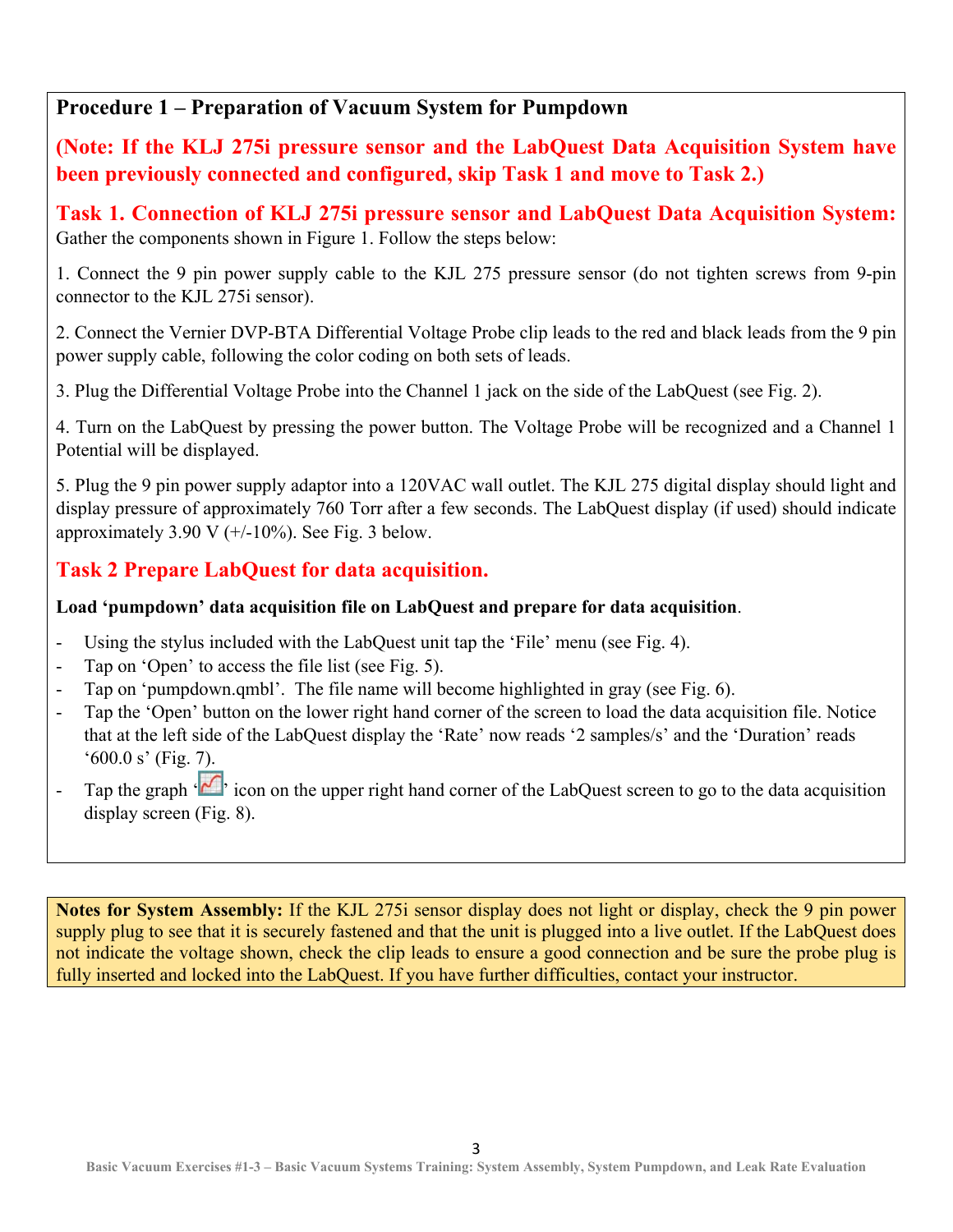

*Figure 2 – Side and front views of LabQuest*



*Figure 3 – LabQuest Screen with voltage reading from KJL 275i pressure sensor (at ~ 760 Torr)* 



*Figure 4 – 'File Menu' from LabQuest.*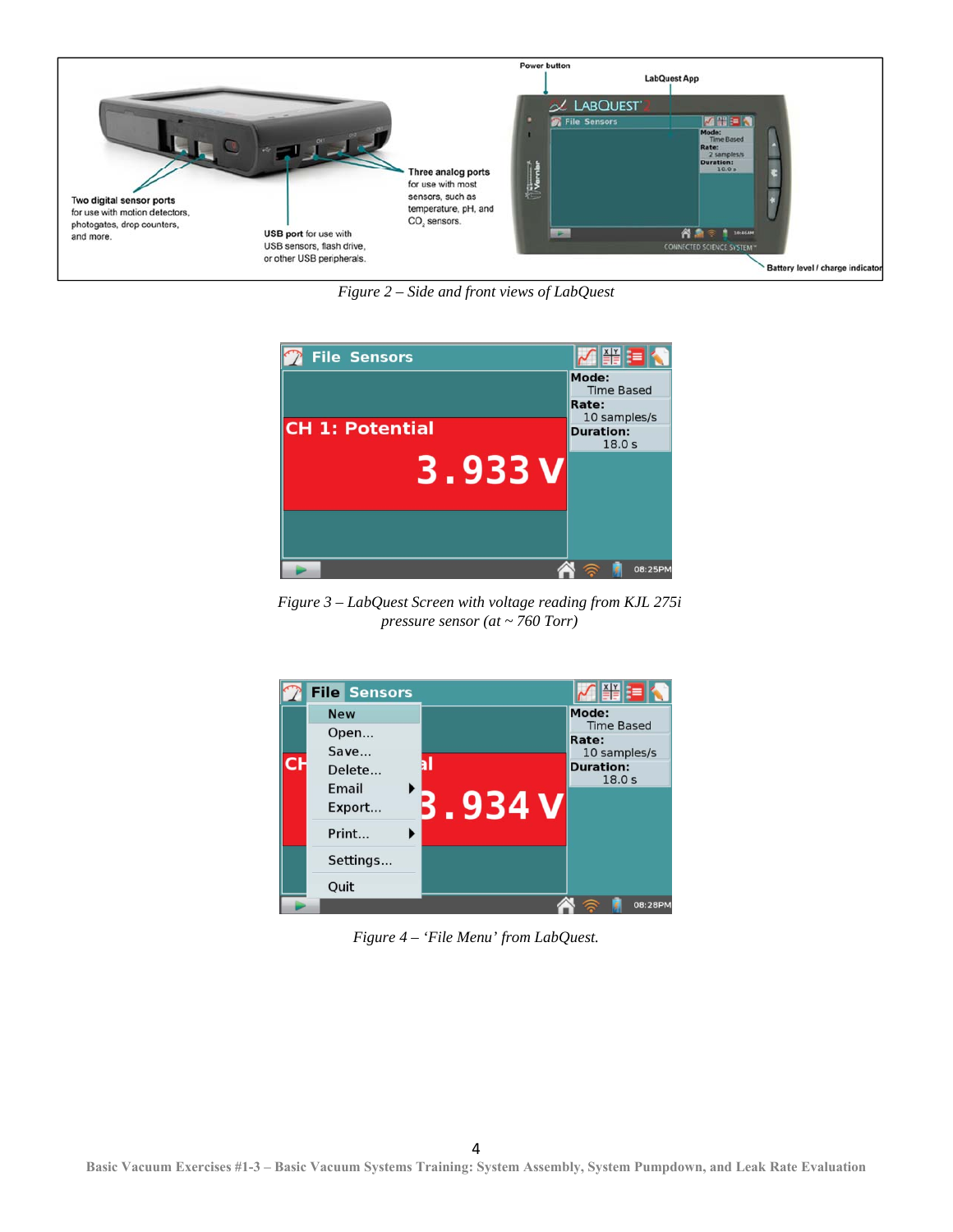| data                     |                   |         |
|--------------------------|-------------------|---------|
| Name                     | - Modified        |         |
| <b>Illiages</b>          | <b>IU/ZO/ZUID</b> |         |
| julio.qmbl               | 12/07/2017        |         |
| leakface.qmbl            | 12/07/2017        |         |
| leaktest.gmbl            | 05/02/2017        |         |
| periodic_table_data.qmbl | 10/28/2016        |         |
| pressures.gmbl           | 05/02/2017        |         |
| pumpdown.qmbl            | 04/02/2018        |         |
| Open File                | Cancel Open       |         |
|                          |                   | 04:34PM |

*Figure 5 – 'File Menu' from LabQuest.* 

| data                     |                   |         |
|--------------------------|-------------------|---------|
| Name                     | - Modified        |         |
| <b>IIIIdyes</b>          | <b>TO/ZO/ZUID</b> |         |
| julio.qmbl               | 12/07/2017        |         |
| leakface.qmbl            | 12/07/2017        |         |
| leaktest.qmbl            | 05/02/2017        |         |
| periodic_table_data.qmbl | 10/28/2016        |         |
| pressures.gmbl           | 05/02/2017        |         |
| pumpdown.qmbl            | 04/02/29          |         |
| Open File                | Cance<br>Open     |         |
|                          |                   | 04:34PI |

*Figure 6 – LabQuest file list with 'pumpdown.qmbl' file highlighted.* 



*Figure 7 – LabQuest screen showing parameters (at left) for 'pumpdown' data acquisition file.*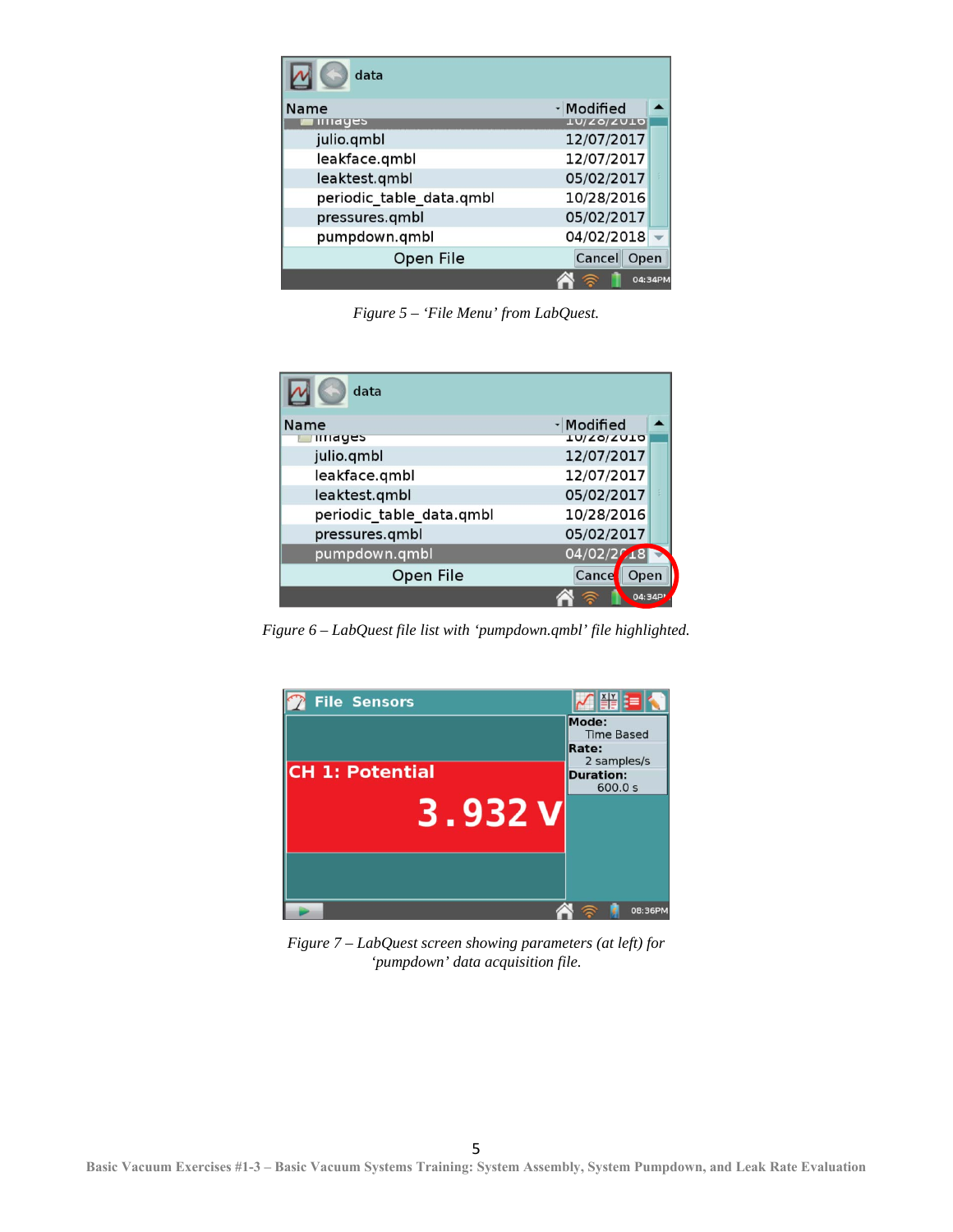|          |     |  | <b>File Graph Analyze</b> |          | ¥¥       |              |
|----------|-----|--|---------------------------|----------|----------|--------------|
| 5.0      |     |  |                           |          | Run 1    |              |
|          |     |  |                           |          | Pressure | 760.104 Torr |
| (Torr)   |     |  |                           |          |          |              |
|          |     |  |                           |          |          |              |
| Pressure |     |  |                           |          |          |              |
|          |     |  |                           |          |          |              |
|          |     |  |                           |          |          |              |
| 0.0      |     |  |                           | $-600.0$ | Time     |              |
|          | 0.0 |  | Time (s)                  |          |          | $\circ$ s    |
|          |     |  |                           |          |          | 08:36PM      |

*Figure 8 – LabQuest data acquisition display screen*.

## **Procedure 2 – System Pumpdown:**

### **Task 1 Prep system and initiate pumpdown and pressure vs time data acquisition.**

#### **Prep vacuum system for pumpdown**

- Ensure that the venting valve on the side of the trainer base is closed (finger tight only).
- The **'worker'** should hold the KF-16 blank/O-Ring assembly under the fixed flange on the trainer. (Once the system starts pumping down, you can remove your finger from the assembly and it will stay in place.)

#### **Initiate Pumpdown AND data acquisition simultaneously (read carefully before pumping down)**

- The **'reader'** should locate the 'start acquisition' icon (**I**) at the lower left side of the LabQuest screen. The **'worker'** should prepare to open the ball valve that connects the system to the vacuum hose. Notify your instructor that you are ready for pumpdown.
- When prompted by your instructor, the **'reader'** should tap the start icon while the **'worker'** simultaneously opens the ball valve connected to the vacuum hose to begin pumping down the system.
- You should see the elapsed time of the data acquisition run displayed at the lower right corner of the LabQuest display. If the data acquisition does not start notify your instructor.
- At the conclusion of the 15 minute data acquisition the elapsed time displayed at the lower right corner of the LabQuest display will reset to '0.0 s'.
- Upon completion of the data acquisition insert the USB drive into the USB port on the LabQuest unit adjacent to the Channel 1sensor input (see Fig. 2).
- Using the stylus tap the 'File' menu at the upper left (see Fig. 8) and tap the 'Save...' menu. A dialog box will appear (see Fig. 9). Tap the word 'untitled' and a keypad will appear (see Fig.10). Enter the filename 'Procedure3-2' and tap the 'Done' button at the lower right of the screen. The filename will appear at the top of the LabQuest 'Save' screen (see Fig. 11). Tap the 'Save' button at the lower right of the LabQuest screen.
- **NOTE: Do NOT switch off the LabQuest. It will be used in Procedures 2-4.**
- **NOTE: Do NOT close ball valve. Do NOT vent system.**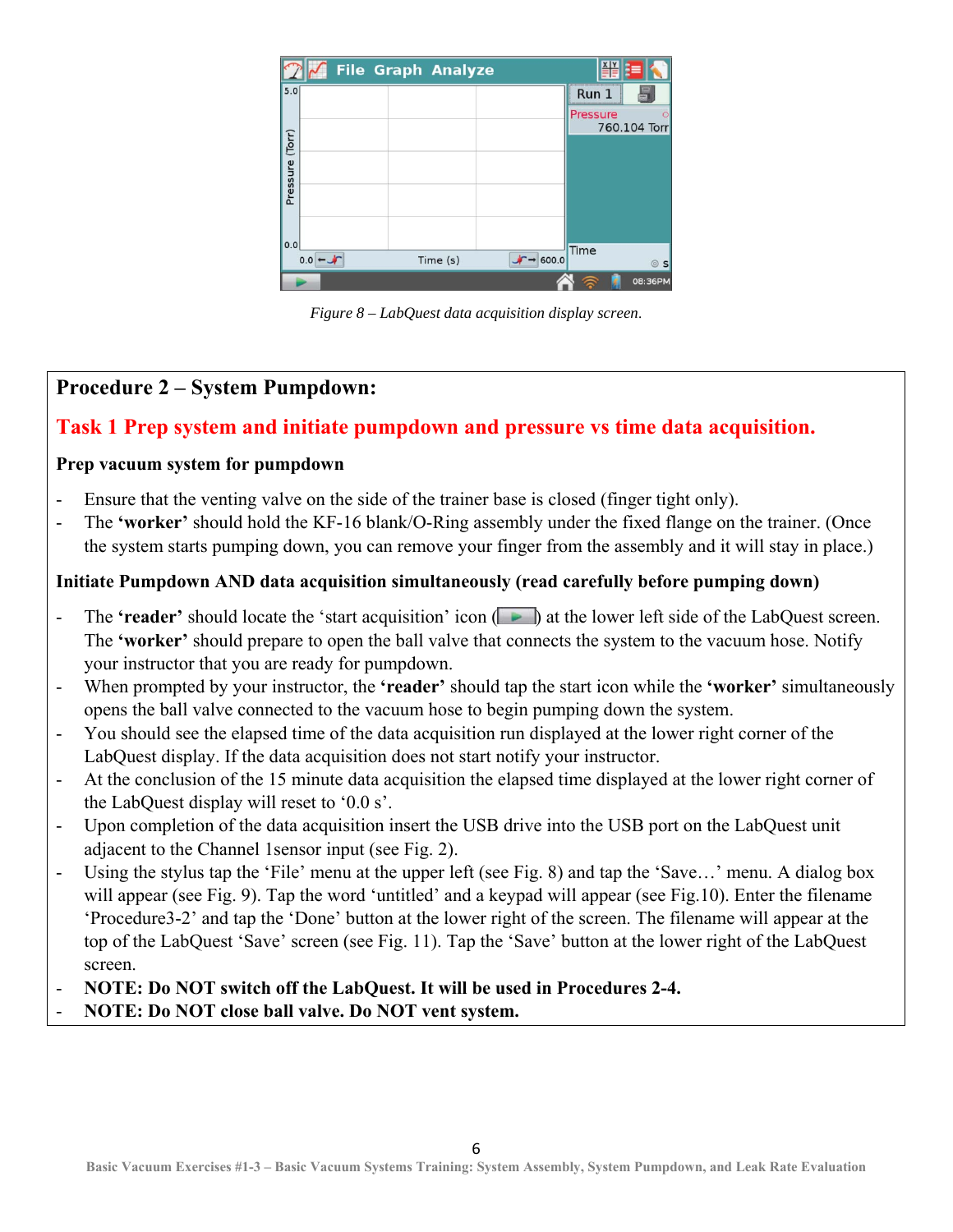| usb untitled              |                |         |
|---------------------------|----------------|---------|
| Name                      | - Modified     |         |
| System Volume Information | 02/01/2018     |         |
| jeremy justin.qmbl        | 02/01/2018     |         |
| jeremy justin leak.qmbl   | 02/01/2018     |         |
| leak 2.qmbl               | 02/01/2018     |         |
| run1b.qmbl                | 04/04/2018     |         |
|                           |                |         |
| Save as                   | Cancel<br>Save |         |
|                           |                | 05:42PM |

*Figure 9 – LabQuest data file 'Save' screen.* 

| File name       |              |   |   |              |   |   |   |                              |
|-----------------|--------------|---|---|--------------|---|---|---|------------------------------|
| <b>untitled</b> |              |   |   |              |   |   |   |                              |
| W               | e            | r | t | v            |   | u |   | $\circ$<br>p<br>$\Leftarrow$ |
| a               | $\mathsf{s}$ | d | f | g            | h |   | k | 123<br>ఆ                     |
| ⇧               | z            | X | C | $\mathsf{V}$ | b | n | m |                              |
| Cancel<br>Done  |              |   |   |              |   |   |   |                              |

*Figure 10 – LabQuest data file 'File name' screen.* 

| usb Procedure3-2          |            |  |  |  |
|---------------------------|------------|--|--|--|
| <b>Name</b>               | - Modified |  |  |  |
| System Volume Information | 02/01/2018 |  |  |  |
| jeremy justin.qmbl        | 02/01/2018 |  |  |  |
| jeremy justin leak.qmbl   | 02/01/2018 |  |  |  |
| leak 2.qmbl               | 02/01/2018 |  |  |  |
| run1b.qmbl                | 04/04/2018 |  |  |  |
|                           |            |  |  |  |
| Cancel<br>Save as<br>Save |            |  |  |  |
|                           | 05:44PM    |  |  |  |

*Figure 11 – LabQuest data file 'Save' screen with filename.* 

## **<<BREAK: BALL-VALVE VENTING PRIOR TO RATE OF RISE PROCEDURE>>**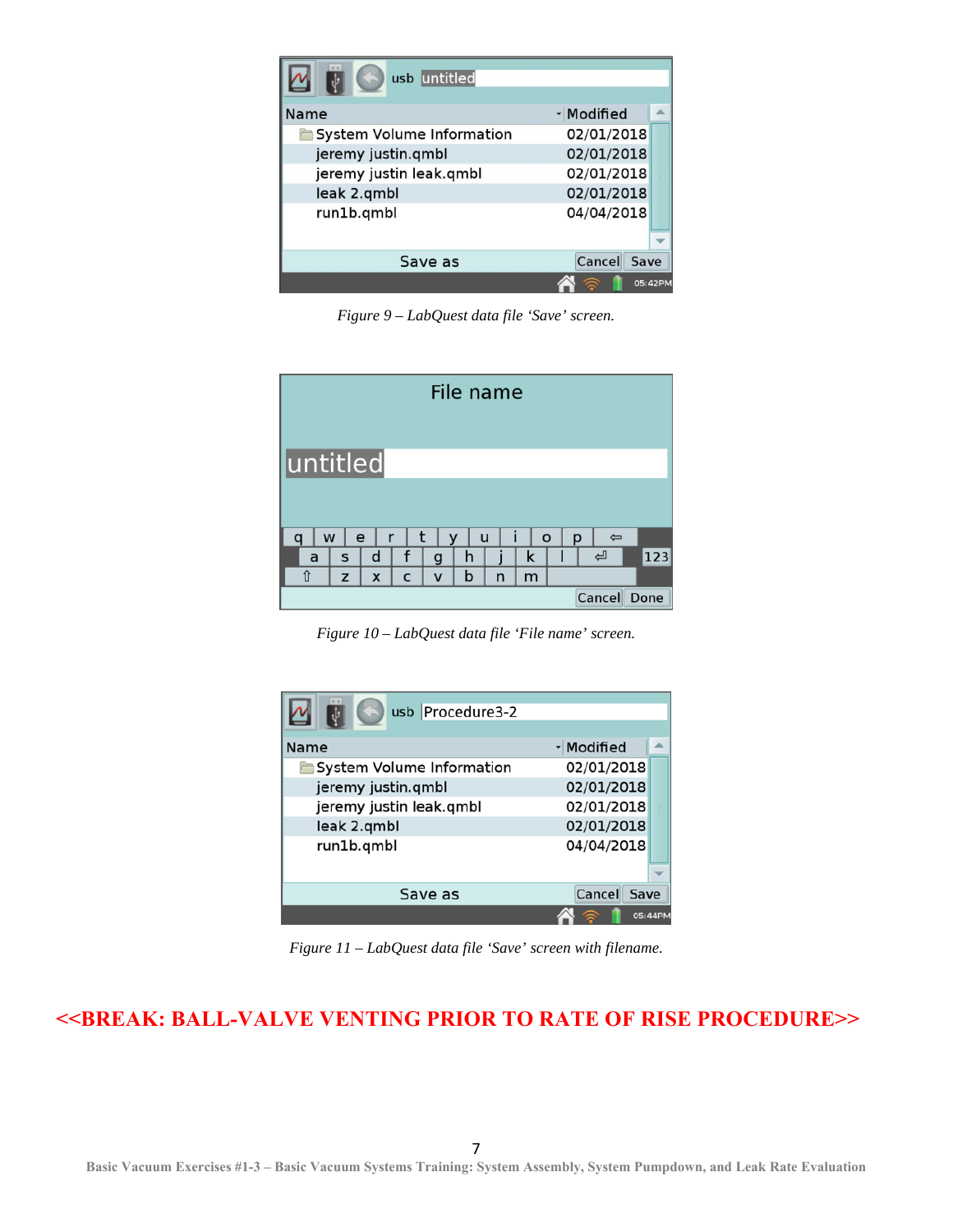# **Procedure 3 – Acquisition of System 'Rate of Rise' Curve for a Physical Leak:**

# **Task 1 Reset LabQuest data file and start data acquisition for Rate of Rise**

#### **Reset 'Run' Number on LabQuest data acquisition system.**

From the data acquisition display screen on the LabQuest (see Fig. 8) tap the file cabinet icon  $(\Box)$ . You will see that the 'Run' number has increased (see Fig. 12).

#### **Initiate Rate of Rise curve acquisition**

- When prompted by your instructor, the **'reader'** should tap the start icon while the **'worker'** simultaneously closes the ball valve connected to the vacuum hose.
- You should see the elapsed time of the data acquisition run displayed at the lower right corner of the LabQuest display. If the data acquisition does not start notify your instructor.
- At the conclusion of the data acquisition the elapsed time displayed at the lower right corner of the LabQuest display will reset to '0.0 s'.
- Using the stylus tap the 'File' menu at the upper left (see Fig. 8) and tap the 'Save...' menu. A dialog box will appear (see Fig. 9). Tap the word 'untitled' and a keypad will appear (see Fig. 10). Find the filename 'Procedure3-2' on the dropdown list and tap it. Then, tap the 'Save' button at the lower right of the LabQuest screen. A dialog box will warn you about overwriting this file. Tap the 'Overwrite' button at the lower right of the LabQuest2 screen.
- Remove the USB drive and give to your instructor.
- **NOTE: Do not switch off the LabQuest. It will be used in Procedures 4-5.**



*Figure 12 – To reset data file on LabQuest tap the file cabinet icon (red circle on left panel). Note that the 'Run' number increases by 1 (red circle on right panel).* 

# **<<BREAK FOR PUMPDOWN & RATE OF RISE DATA DISPLAY & DISCUSSION>>**

**Notes on 'Virtual Leaks':** A virtual leak is defined as one that adds to the regular gas load needing to be pumped out of the chamber. Porous materials, such as some types of tubing, will outgas, releasing air or other trapped gases, when subject to low pressure environments. Contaminants such as water vapor in the air can also add to the gas load. Water vapor could be introduced from the atmosphere, in humid conditions, from contact with ungloved hands, or from process materials that have been improperly stored. In this exercise, the effects of water vapor will be seen. Liquid water, used in this exercise, poses an even more complicated issue, since its effect as a gas load does not appear until the water changes phase from liquid to gas, which occurs at approximately 18T (the vapor pressure of water).intervention.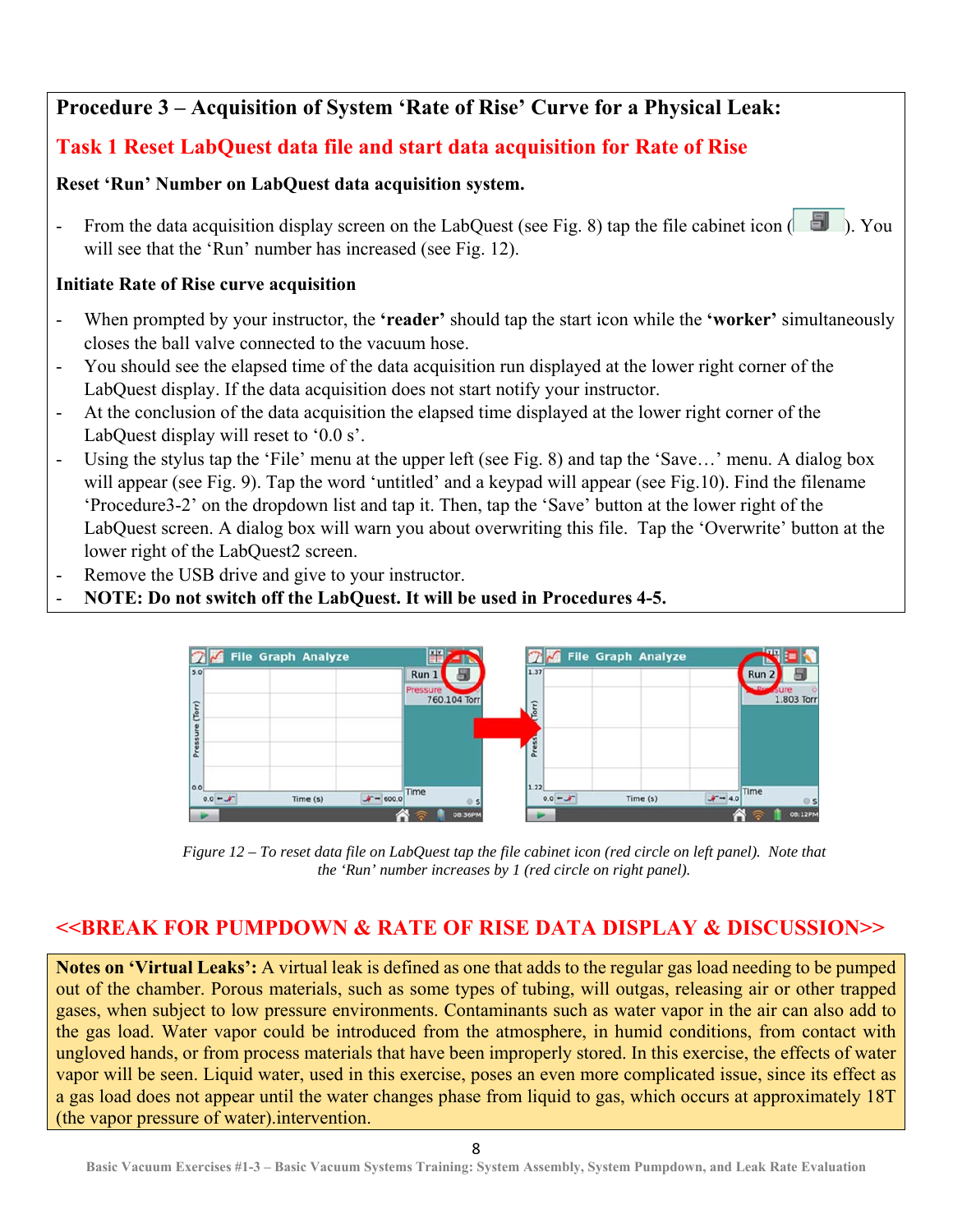# **Procedure 4 – System Pumpdown with Introduction of Liquid Water Droplet:**

# **Task 1 Vent system to restore chamber to atmospheric pressure.**

- Ensure that the ball valve that connects the system to the vacuum hose is closed.
- Slowly open the venting valve on the side of the trainer base.
- You should see the pressure on the KJL 275i gauge begin to rise.
- As the pressure approaches 100T you may open the venting valve more to accelerate venting.
- As the chamber pressure approaches atmospheric the **'worker'** should hold the KF-16 blank/O-Ring assembly under the fixed flange on the trainer to prevent it from falling. When the chamber has reached atmospheric pressure place the KF-16 blank/O-ring assembly on the vacuum system base.

# **Task 2 Insertion of 'Virtual Leak' in System**

### **Place droplet of water inside chamber to create 'virtual leak'.**

- Remove the bell jar from the chamber base plate and place it on the lab bench.
- Using the squeeze bottle place a droplet of water (roughly a quarter-inch diameter) on the polycarbonate base of the vacuum chamber. Avoid excess water in the system.
- Replace the bell jar on the chamber base plate.

# **Task 3 Reset LabQuest data file and pump down system**

#### **Reset 'Run' Number on LabQuest data acquisition system.**

- From the data acquisition display screen on the LabQuest (see Fig. 8) tap the file cabinet icon ( **1)**. You will see that the 'Run' number has increased (see Fig. 14).

#### **Prep vacuum system for pumpdown**

- Ensure that the venting valve on the side of the trainer base is closed (finger tight only).
- The **'worker'** should hold the KF-16 blank/O-Ring assembly under the fixed flange on the trainer. (Once the system starts pumping down, you can remove your finger from the assembly and it will stay in place.)

## **Initiate Pumpdown AND data acquisition simultaneously (read carefully before pumping down)**

- As in Procedure 2, the **'reader'** should locate the 'start acquisition' icon (**All**) at the lower left side of the LabQuest data acquisition display screen. The **'worker'** should prepare to open the ball valve that connects the system to the vacuum hose.
- When prompted by your instructor, the **'reader'** should tap the start icon while the **'worker'** simultaneously opens the ball valve connected to the vacuum hose to begin pumping down the system.
- You should see the elapsed time of the data acquisition run displayed at the lower right corner of the LabQuest display. If the data acquisition does not start notify your instructor.
- At the conclusion of the data acquisition the elapsed time displayed at the lower right corner of the LabQuest display will reset to '0.0 s'.
- **NOTE: Do not switch off the LabQuest. It will be used in Procedure 5.**